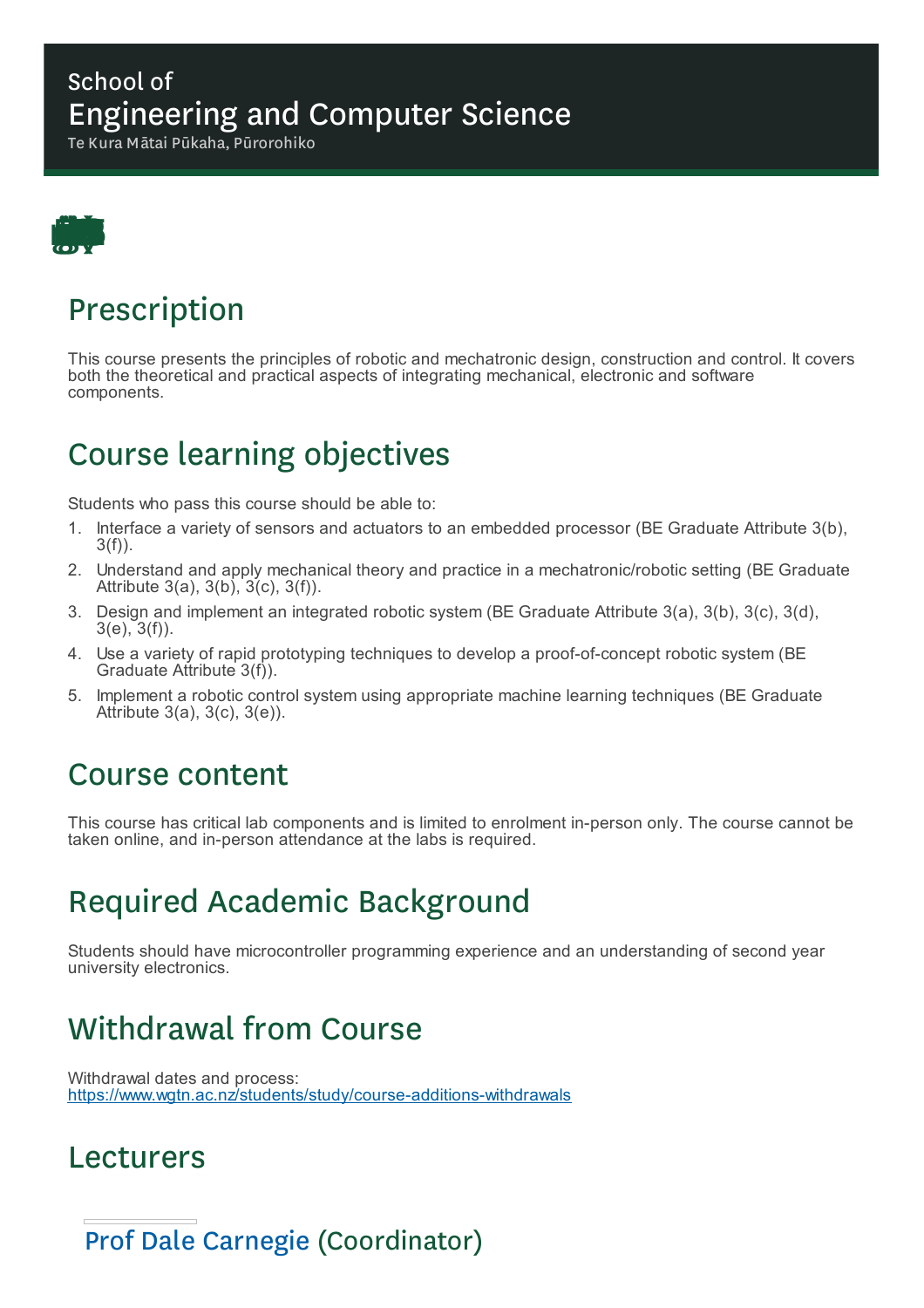#### dale.carnegie@vuw.ac.nz 04 463 7485

AM 224 Alan Macdiarmid Building, Gate 7, Kelburn Parade, Kelburn

#### Jim Murphy

jim.murphy@vuw.ac.nz 04 463 9562

FT92 202 92 Fairlie Terrace, Kelburn

## Teaching Format

This course is a combination of theoretical material and the practical applications of that material. As such, there is a combination of lectures (two per week), tutorials (approximately one per week) and three-hour laboratory sessions (one per week). These will be delivered over the duration of a normal trimester.

## Student feedback

Student feedback on University courses may be found at: www.cad.vuw.ac.nz/feedback/feedback\_display.php

### Dates (trimester, teaching & break dates)

- Teaching: 28 February 2022 03 June 2022
- Break: 11 April 2022 24 April 2022
- Study period: 06 June 2022 09 June 2022
- Exam period: 10 June 2022 25 June 2022

#### Class Times and Room Numbers

#### **28 February 2022 - 10 April 2022**

- **Monday** 12:00 12:50 119, Cotton, Kelburn
- **Wednesday** 12:00 12:50 119, Cotton, Kelburn  $\blacksquare$
- **Friday** 12:00 12:50 119, Cotton, Kelburn  $\blacksquare$
- **25 April 2022 - 05 June 2022**
- **Monday** 12:00 12:50 119, Cotton, Kelburn
- **Wednesday** 12:00 12:50 119, Cotton, Kelburn
- **Friday** 12:00 12:50 119, Cotton, Kelburn

## Set Texts and Recommended Readings

#### Required

There are no required texts for this offering.

## Mandatory Course Requirements

In addition to achieving an overall pass mark of at least 50%, students must:

- Achieve an average grade of at least 40% over the two tests.
- Achieve at least a **D** for the project.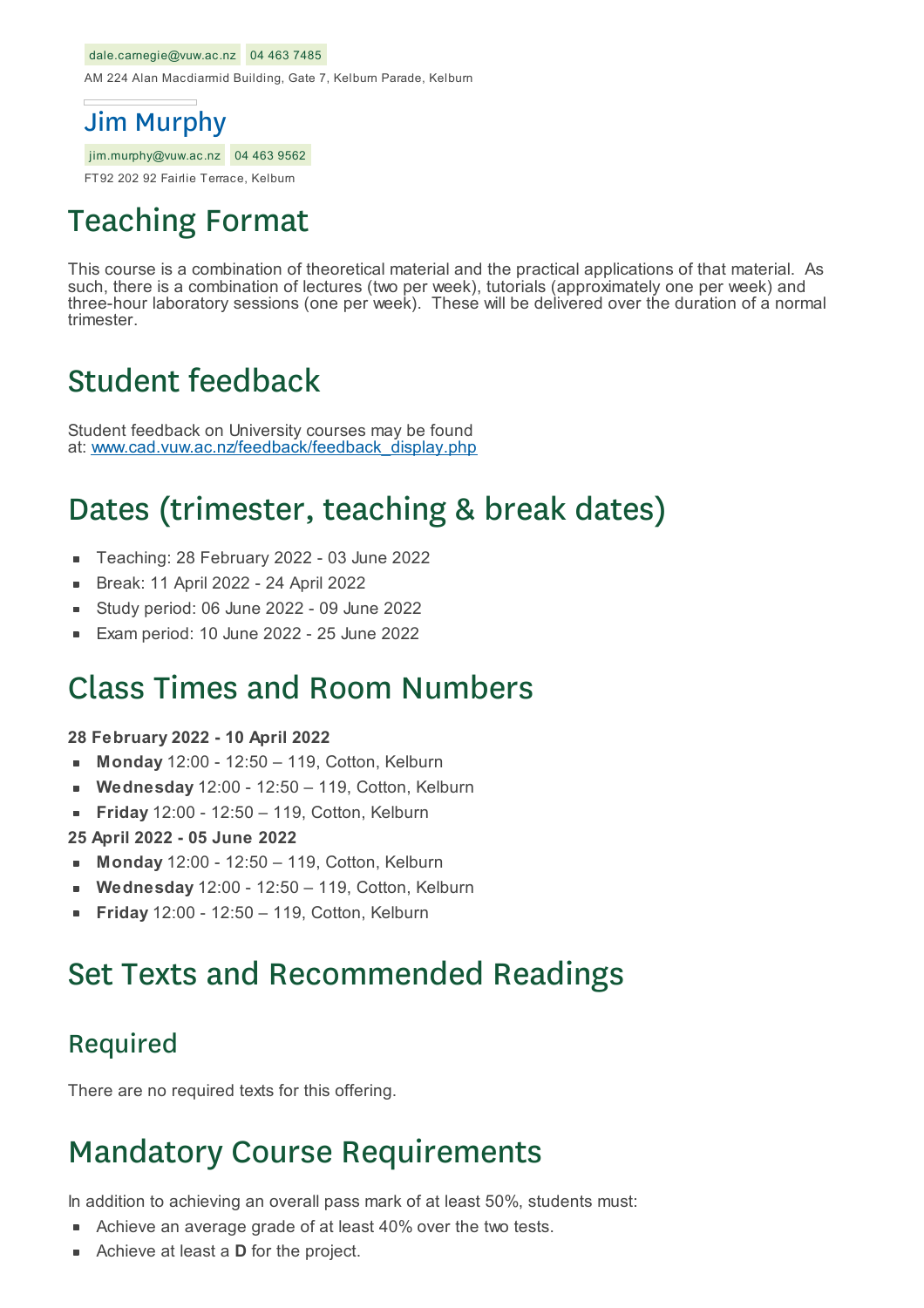*If you believe that exceptional circumstances may prevent you from meeting the mandatory course requirements, contact the Course Coordinator for advice as soon as possible.*

#### Assessment

This course will be assessed through formative quizzes, laboratory exercises, two tests, two written assignments and a final practical design and implementation project.

| <b>Assessment Item</b>                                                         | Due Date or<br><b>Test Date</b> | CLO(s)          | <b>Percentage</b> |
|--------------------------------------------------------------------------------|---------------------------------|-----------------|-------------------|
| Test 1 (1 hour).                                                               | week 8                          | CLO:<br>1,2,3   | 15%               |
| Test $2(1 hour)$ .                                                             | week 12                         | CLO:<br>1,2,3   | 15%               |
| Four formative 10-minute quizzes (worth 1.25% each)                            | weeks 3, 5, 7, 9                | CLO:<br>1, 2, 3 | 5%                |
| Sensor and electronics assignment (10 hours).                                  | week 6                          | CLO:<br>1,2,3   | 15%               |
| Mechanical and robotic assignment (10 hours).                                  | week 11                         | CLO:<br>1, 2, 3 | 15%               |
| Laboratory exercises (30 hours).                                               | week 10                         | CLO:<br>1,3,4,5 | 15%               |
| Practical Robotic/Mechatronic design and<br>implementation project (20 hours). | week 12                         | CLO:<br>1,3,5   | 20%               |

#### Penalties

A 5% penalty per day an assessment item is late will be applied.

#### Extensions

Requests for extensions should be made directly to the course lecturer responsible for that assessment item. The preferred mechanism is by direct email to either dale.carnegie@vuw.ac.nz or jim.murphy@vuw.ac.nz.

#### Submission & Return

It is preferred that assessment is either emailed as a pdf directly to the course lecturer responsible for that assessment item either dale.carnegie@vuw.ac.nz or jim.murphy@vuw.ac.nz. Alternatively, hard copies of the assessment may be handed directly to the course lecturer. Due to the small number of students in the course, we will NOT be using the automated submission system.

Normally assessment will be returned within 2 weeks of the hand-in date. However, should there be numerous requests for extensions, or some other mitigating factors, this may be delayed. Students will be informed of any such delays at the earliest opportunity.

## **Workload**